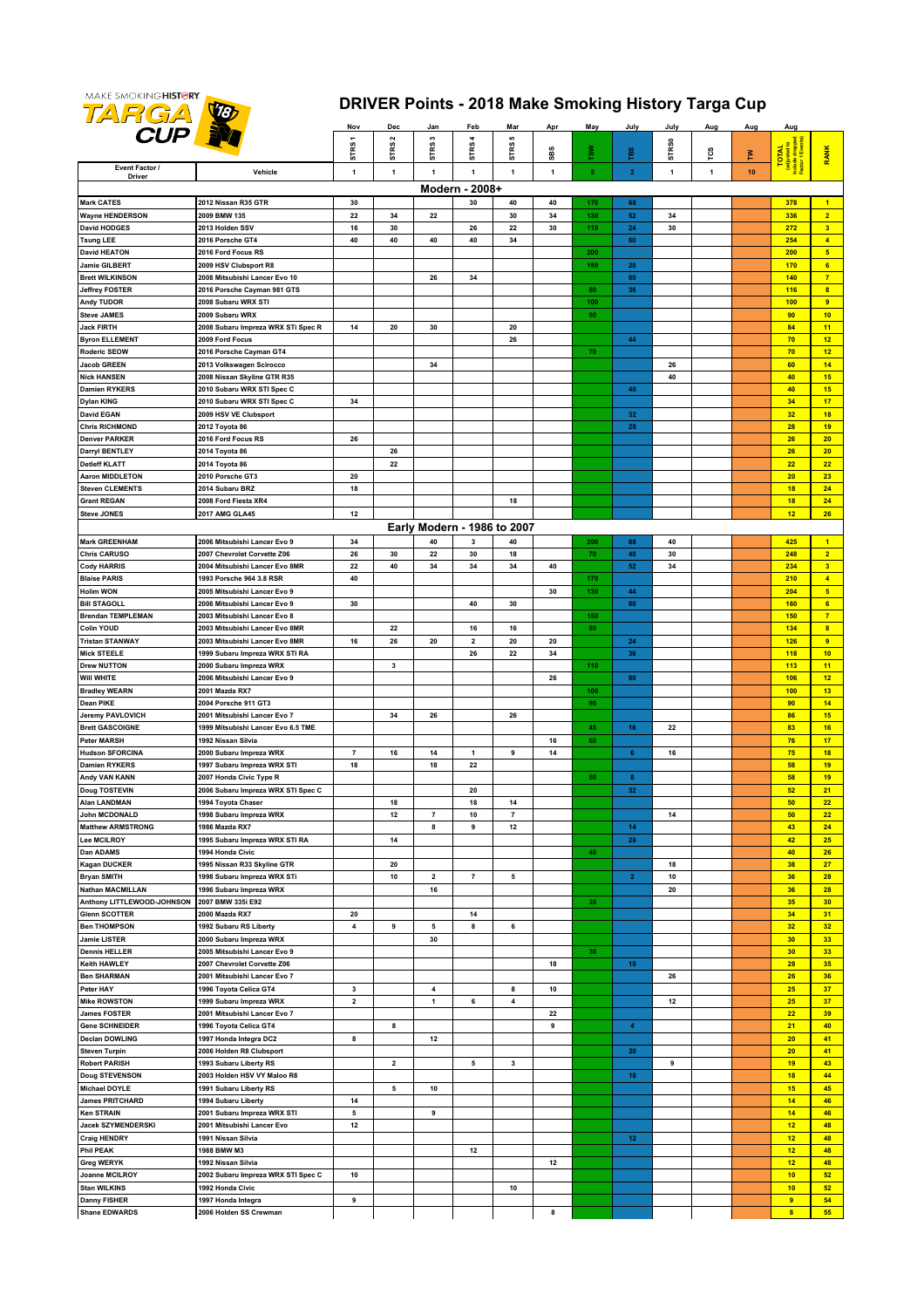

## **DRIVER Points - 2018 Make Smoking History Targa Cup**

|                             | <b>CUP</b>                                                                                                                                                                                                                                                                                                  |                  | Dec            | Jan            | Feb                          | Mar                     | Apr            | May | July           | July         | Aug | Aug | Aug                     |                      |
|-----------------------------|-------------------------------------------------------------------------------------------------------------------------------------------------------------------------------------------------------------------------------------------------------------------------------------------------------------|------------------|----------------|----------------|------------------------------|-------------------------|----------------|-----|----------------|--------------|-----|-----|-------------------------|----------------------|
|                             |                                                                                                                                                                                                                                                                                                             | ٠<br><b>STRS</b> | Σ<br>œ,<br>5   | $\sim$<br>STRS | 4<br>STRS.                   | ı0<br>STRS              | SBS            | TSW | βã             | <b>STRS0</b> | rcs | Σ   | TOTAL                   | RANK                 |
| Event Factor /<br>Driver    | Vehicle                                                                                                                                                                                                                                                                                                     | 1                | 1              | 1              | 1                            | 1                       | 1              | 5   | $\overline{2}$ | $\mathbf{1}$ | 1   | 10  |                         |                      |
| <b>Doug THOMPSON</b>        | 1992 Subaru RS Liberty                                                                                                                                                                                                                                                                                      |                  |                |                |                              |                         |                |     |                | 8            |     |     | $\overline{\mathbf{8}}$ | 55                   |
| <b>Nathan LAMBERT</b>       | 2002 Mazda RX7                                                                                                                                                                                                                                                                                              |                  | $\overline{7}$ |                |                              |                         |                |     |                |              |     |     | $\overline{7}$          | 57                   |
| Andy TUDOR                  | 2006 Porsche Cayman                                                                                                                                                                                                                                                                                         |                  |                |                |                              |                         | $\overline{7}$ |     |                |              |     |     | $\overline{7}$          | 57                   |
| <b>Brandon SCANDRETT</b>    | 1994 Subaru Impreza WRX                                                                                                                                                                                                                                                                                     | 6                |                |                |                              |                         |                |     |                |              |     |     | 6                       | 59                   |
| <b>Liam WRENNE</b>          | 1995 Subaru Impreza WRX STI RA                                                                                                                                                                                                                                                                              |                  | 6              |                |                              |                         |                |     |                |              |     |     | 6                       | 59                   |
| Kean LOO                    | 1990 Honda Civic                                                                                                                                                                                                                                                                                            |                  |                | 6              |                              |                         |                |     |                |              |     |     | 6                       | 59                   |
| <b>Bert VAN ZUYLEN</b>      | 1996 Toyota Celica GT4                                                                                                                                                                                                                                                                                      |                  | 4              |                |                              |                         |                |     |                |              |     |     | $\overline{4}$          | 62                   |
| <b>Rohan MILNE</b>          | 2007 Mini JCW                                                                                                                                                                                                                                                                                               |                  | $\mathbf{1}$   | $\mathbf{3}$   |                              |                         |                |     |                |              |     |     | $\overline{4}$          | 62                   |
| <b>Brendan QUARTERMAINE</b> | 1996 Nissan Pulsar SSS                                                                                                                                                                                                                                                                                      |                  |                |                | 4                            |                         |                |     |                |              |     |     | $\overline{4}$          | 62                   |
| Lindsay WOOD                | 1994 Toyota MR2                                                                                                                                                                                                                                                                                             |                  |                |                |                              | $\overline{\mathbf{2}}$ |                |     |                |              |     |     | $\overline{2}$          | 65                   |
| <b>Cindy GIELINGH-JONES</b> | 2000 Subaru Impreza WRX STI                                                                                                                                                                                                                                                                                 | $\mathbf{1}$     |                |                |                              |                         |                |     |                |              |     |     | $\overline{1}$          | 66                   |
| Peter BASKOVICH             | 1988 Toyota GT-APEX Levin                                                                                                                                                                                                                                                                                   |                  |                |                |                              | 1                       |                |     |                |              |     |     | $\overline{1}$          | 66                   |
|                             |                                                                                                                                                                                                                                                                                                             |                  |                |                |                              |                         |                |     |                |              |     |     |                         |                      |
|                             |                                                                                                                                                                                                                                                                                                             |                  |                |                | Late Classic - 1972 to 1985  |                         |                |     |                |              |     |     |                         |                      |
| <b>Simon LINGFORD</b>       | 1973 Datsun 240Z                                                                                                                                                                                                                                                                                            | 40               | 40             | 40             | 40                           | 40                      | 40             | 200 | 80             | 34           |     |     | 480                     | $\blacktriangleleft$ |
| <b>Tim DAVIES</b>           | 1974 Porsche 911RS                                                                                                                                                                                                                                                                                          |                  |                |                |                              |                         |                | 130 | 60             |              |     |     | 190                     | 2 <sup>1</sup>       |
| <b>Tim WOLFE</b>            | 1974 Porsche 911 Carrera RS                                                                                                                                                                                                                                                                                 |                  |                |                |                              |                         |                | 170 | 20             |              |     |     | 190                     | 2 <sup>7</sup>       |
| <b>Andrew CARRICK</b>       | 1975 Ford Escort                                                                                                                                                                                                                                                                                            | 34               | 34             | 34             | 34                           | 34                      | 34             |     | 18             |              |     |     | 188                     | $\blacktriangleleft$ |
| <b>Brad KIDD</b>            | 1976 Porsche 911RSR                                                                                                                                                                                                                                                                                         |                  |                |                |                              |                         |                | 150 |                |              |     |     | 150                     | 5 <sub>5</sub>       |
| <b>Tim BRANCH</b>           | 1983 Mitsubishi Starion                                                                                                                                                                                                                                                                                     |                  |                |                |                              |                         |                | 100 | 44             |              |     |     | 144                     | 6 <sup>1</sup>       |
| <b>Graeme MILES</b>         | 1981 Holden Commodore                                                                                                                                                                                                                                                                                       |                  |                |                |                              |                         |                | 110 |                |              |     |     | 110                     | 8 <sup>2</sup>       |
| <b>Trevor ALLEN</b>         | 1975 Ford Escort                                                                                                                                                                                                                                                                                            | 22               | 26             |                |                              | 26                      |                |     | 14             |              |     |     | 88                      | 10                   |
| Paul BARTLETT               | 1974 Ford Escort Mk1                                                                                                                                                                                                                                                                                        |                  |                |                | 30                           | 22                      |                |     | 32             | 30           |     |     | 114                     | $\overline{7}$       |
| <b>Justin GAN</b>           | 1978 Porsche 911 SC                                                                                                                                                                                                                                                                                         | 30               |                |                |                              |                         |                |     | 52             |              |     |     | 82                      | 11                   |
| <b>Mark DOBSON</b>          | 1980 Triumph TR7                                                                                                                                                                                                                                                                                            |                  |                |                |                              |                         |                |     | 68             | 40           |     |     | 108                     | $\overline{9}$       |
| lan HILLS                   | 1974 Ford Escort                                                                                                                                                                                                                                                                                            |                  | 30             |                |                              | 30                      |                |     |                |              |     |     | 60                      | 12                   |
| <b>Glen BADGER</b>          | 1979 Ford Escort Mk2                                                                                                                                                                                                                                                                                        |                  |                |                |                              |                         |                |     | 40             |              |     |     | 40                      | 13                   |
| <b>Wade ANDERSON</b>        | 1975 Porsche 911                                                                                                                                                                                                                                                                                            |                  |                |                |                              |                         |                |     | 36             |              |     |     | 36                      | 14                   |
| <b>Carl RATTENBURY</b>      | 1974 Ford Escort                                                                                                                                                                                                                                                                                            |                  |                |                |                              |                         |                |     | 28             |              |     |     | 28                      | 15                   |
| <b>Glenn ALCORN</b>         | 1977 Ford Escort Mk2 RS2000                                                                                                                                                                                                                                                                                 | 26               |                |                |                              |                         |                |     |                |              |     |     | 26                      | 16                   |
| <b>Alex ANDERSON</b>        | 1975 Porsche 911                                                                                                                                                                                                                                                                                            |                  |                |                |                              |                         |                |     | 24             |              |     |     | 24                      | 17                   |
| Luke HOWE                   | 1974 Porsche 911 Carrera RS                                                                                                                                                                                                                                                                                 |                  |                |                |                              |                         |                |     | 16             |              |     |     | 16                      | 18                   |
|                             |                                                                                                                                                                                                                                                                                                             |                  |                |                | Early Classic - 1947 to 1971 |                         |                |     |                |              |     |     |                         |                      |
| <b>Bruce LAKE</b>           | 1971 Datsun 240Z                                                                                                                                                                                                                                                                                            | 40               | 40             | 40             | 40                           | 40                      |                | 200 |                |              |     |     | 400                     | $\overline{1}$       |
| <b>Wayne TURNER</b>         | 1964 Ford Falcon Sprint                                                                                                                                                                                                                                                                                     |                  |                |                |                              |                         |                | 150 | 60             |              |     |     | 210                     | $\overline{2}$       |
| Paul CRUTE                  | 1965 Ford Mustang                                                                                                                                                                                                                                                                                           |                  |                |                |                              |                         |                | 170 |                |              |     |     | 170                     | 3 <sup>2</sup>       |
| <b>Simon LINE</b>           | 1970 Ford Perana                                                                                                                                                                                                                                                                                            |                  |                |                |                              |                         |                |     | 80             |              |     |     | 80                      | $\overline{4}$       |
| <b>Kim STEWART</b>          | 1965 Ford Mustang GT 350                                                                                                                                                                                                                                                                                    |                  |                |                |                              |                         |                |     | 68             |              |     |     | 68                      | 5 <sub>5</sub>       |
| <b>Nick HANSEN</b>          | 1958 Simca Aronde                                                                                                                                                                                                                                                                                           | 34               |                |                |                              |                         |                |     |                |              |     |     | 34                      | 6 <sup>1</sup>       |
| <b>Nigel JONES</b>          | 1967 Morris Mini                                                                                                                                                                                                                                                                                            |                  |                | 34             |                              |                         |                |     |                |              |     |     | 34                      | 6 <sup>1</sup>       |
| MAKE SMOKING HISTORY.       | MAKE SMOKING HISTORY.<br><b>SHANNONS</b><br><b>GT FABRICATION</b><br><sub>onannuns</sub><br>ø11SSELTØ∏<br><b>TARGA</b> FARMAG<br>WEST <sup>1</sup> 18<br><b>TARGA</b> FARIMAGE SOUTH WEST <b>18</b><br><b>TARGA</b><br><b>TARGA</b><br><b>TARGA</b><br>RALLYSPRINT <sup>1</sup> 18<br><b>BUNBURY SPRINT</b> |                  |                |                |                              |                         |                |     |                |              |     |     |                         |                      |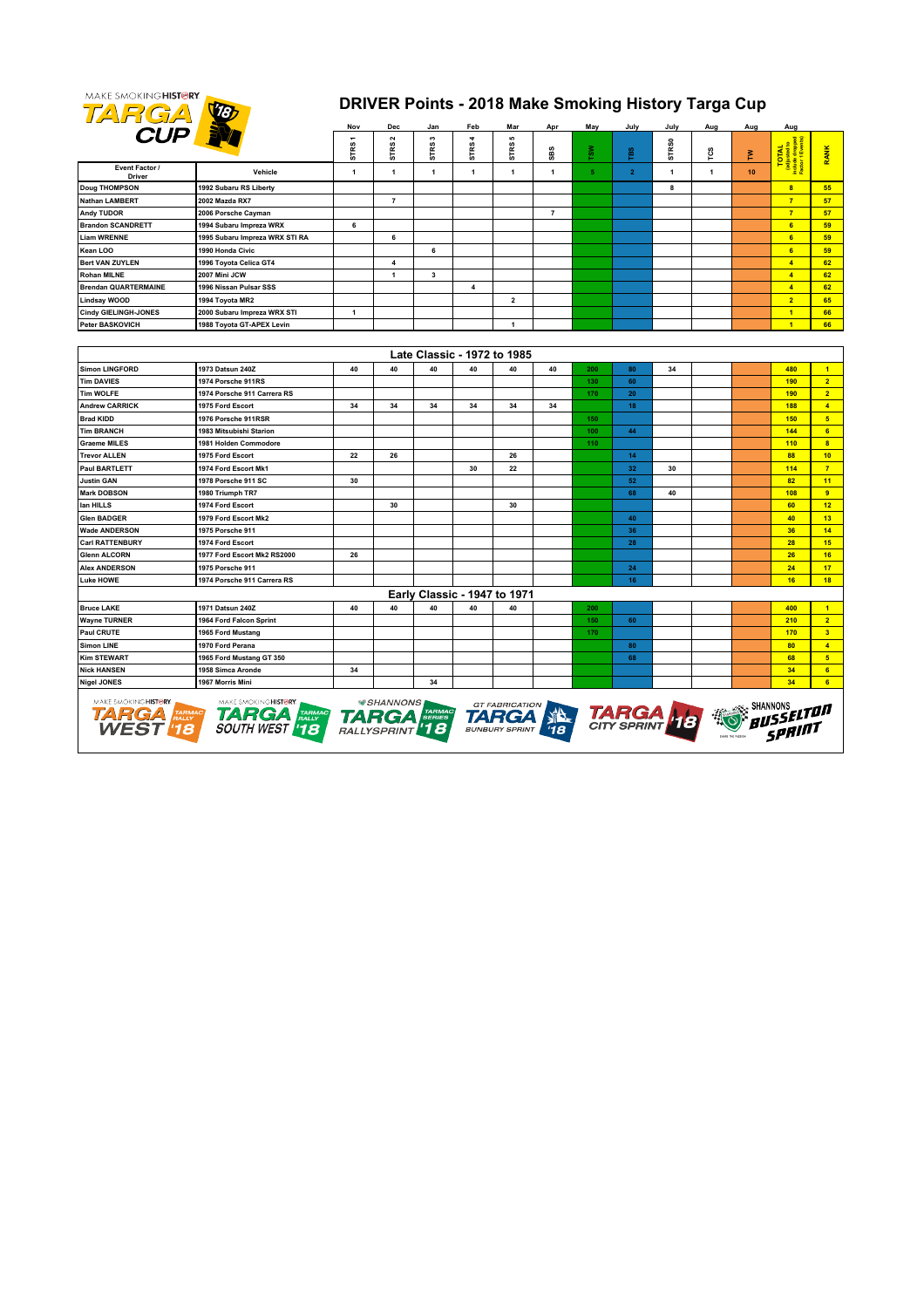

## **CO-DRIVER Points - 2018 Make Smoking History Targa Cup**

|                                                     |                                                              | Nov   | Dec                 | Jan                     | Feb                  | Mar                         | Apr | May               | July                                 | July              | Aug          | Aug | Aug          |                                   |
|-----------------------------------------------------|--------------------------------------------------------------|-------|---------------------|-------------------------|----------------------|-----------------------------|-----|-------------------|--------------------------------------|-------------------|--------------|-----|--------------|-----------------------------------|
|                                                     | <b>CUP BY</b>                                                | STRS1 | STRS <sub>2</sub>   | STRS3                   | <b>STRS4</b>         | 5<br><b>STRS</b>            |     |                   |                                      | STR <sub>S0</sub> |              |     |              |                                   |
| Event Factor /                                      |                                                              |       |                     |                         |                      |                             | SBS | š»                | ras                                  |                   | rcs          | ≧   | <b>TOTAL</b> | <b>RANK</b>                       |
| Driver                                              | Vehicle                                                      | 1     | $\mathbf{1}$        | $\mathbf{1}$            | 1                    | $\mathbf{1}$                | 1   | 5                 | $\overline{2}$                       | 1                 | $\mathbf{1}$ | 10  |              |                                   |
|                                                     |                                                              | 30    |                     |                         | Modern - 2008+<br>30 | 40                          | 40  |                   | 68                                   |                   |              |     | 378          |                                   |
| <b>Peter DAVIES</b><br><b>Alex BUTLER</b>           | 2012 Nissan R35 GTR<br>2009 BMW 135                          | 22    | 34                  | 22                      |                      | 30                          | 34  | 170<br>130        | 52                                   | 34                |              |     | 336          | $\blacksquare$<br>$\overline{2}$  |
| Anna HODGES                                         | 2013 Holden SSV                                              | 16    | 30                  |                         | 26                   | 22                          | 30  | 110               | ${\bf 24}$                           | 30                |              |     | 272          | $\overline{\mathbf{3}}$           |
| <b>Stephen LAWRENCE</b>                             | 2016 Porsche GT4                                             | 40    | 40                  | 40                      | 40                   | 34                          |     |                   | 60                                   |                   |              |     | 254          | $\overline{4}$                    |
| <b>Steve GLENNEY</b><br><b>Greg ALLEN</b>           | 2016 Ford Focus RS<br>2009 HSV Clubsport R8                  |       |                     |                         |                      |                             |     | 200<br>150        | 20                                   |                   |              |     | 200<br>170   | 5 <sub>5</sub><br>6               |
| <b>Matt EDGAR</b>                                   | 2008 Mitsubishi Lancer Evo 10                                |       |                     | 26                      | 34                   |                             |     |                   | 80                                   |                   |              |     | 140          | $\overline{7}$                    |
| Catherine FOSTER                                    | 2016 Porsche Cayman 981                                      |       |                     |                         |                      |                             |     | 80                | 36                                   |                   |              |     | 116          | $\overline{\mathbf{8}}$           |
| <b>Darryl BENTLEY</b>                               | 2014 Toyota 86                                               |       | 22                  |                         |                      |                             |     | 90                |                                      |                   |              |     | 112          | $\overline{9}$                    |
| <b>Brad BIRD</b><br>Lilian CHOO                     | 2008 Subaru WRX STI<br>2016 Porsche Cayman GT4               |       |                     |                         |                      |                             |     | 100<br>${\bf 70}$ |                                      |                   |              |     | 100<br>70    | 10 <sub>1</sub><br>11             |
| <b>Daymon NICOLI</b>                                | 2010 Subaru WRX STI Spec C                                   | 34    |                     |                         |                      |                             |     |                   |                                      |                   |              |     | 34           | 16                                |
| Lachlan BERESFORD                                   | 2008 Subaru Impreza WRX STi Spec R                           | 14    | 20                  | 30                      |                      |                             |     |                   |                                      |                   |              |     | 64           | 12                                |
| <b>Melanie ELLEMENT</b>                             | 2009 Ford Focus                                              |       |                     |                         |                      |                             |     |                   | 44                                   |                   |              |     | 44           | 13                                |
| <b>Brandon SCANDRETT</b><br><b>Cody SMITH</b>       | 2008 Nissan GTR R35<br>2010 Subaru WRX STI Spec C            |       |                     |                         |                      |                             |     |                   | 40                                   | 40                |              |     | 40<br>40     | 14<br>14                          |
| Jacob ZURZOLO                                       | 2013 Volkswagen Scirocco                                     |       |                     | 34                      |                      |                             |     |                   |                                      |                   |              |     | 34           | 16                                |
| <b>Jeff SADLER</b>                                  | 2009 HSV VE Clubsport                                        |       |                     |                         |                      |                             |     |                   | 32                                   |                   |              |     | 32           | 18                                |
| eanne RICHMOND                                      | 2012 Toyota 86                                               |       |                     |                         |                      |                             |     |                   | 28                                   |                   |              |     | 28           | 19                                |
| <b>Jackie ALDERTON</b><br><b>Detlef KLATT</b>       | 2016 Ford Focus RS<br>2014 Toyota 86                         | 26    | 26                  |                         |                      |                             |     |                   |                                      |                   |              |     | 26<br>26     | 20<br>20                          |
| <b>Dean MCLARDY</b>                                 | 2009 Ford Focus                                              |       |                     |                         |                      | 26                          |     |                   |                                      |                   |              |     | 26           | 20                                |
| <b>Mathew NEWMAN</b>                                | 2013 Volkswagen Scirocco                                     |       |                     |                         |                      |                             |     |                   |                                      | 26                |              |     | 26           | 20                                |
| Hugh O'BRIEN                                        | 2010 Porsche GT3                                             | 20    |                     |                         |                      |                             |     |                   |                                      |                   |              |     | 20           | 24                                |
| Dave CHRISTIAN                                      | 2008 Subaru Impreza WRX STI Spec R                           |       |                     |                         |                      | 20                          |     |                   |                                      |                   |              |     | 20           | 24                                |
| Jacek SZYMENDERSKI<br><b>Ben HICKMAN</b>            | 2014 Subaru BRZ<br>2008 Ford Fiesta XR4                      | 18    |                     |                         |                      | 18                          |     |                   |                                      |                   |              |     | 18<br>18     | 26<br>26                          |
| <b>Michael HOWAT</b>                                | 2017 AMG GLA45                                               | 12    |                     |                         |                      |                             |     |                   |                                      |                   |              |     | 12           | #N/A                              |
|                                                     |                                                              |       |                     |                         |                      | Early Modern - 1986 to 2007 |     |                   |                                      |                   |              |     |              |                                   |
| <b>Glenys STAGOLL</b>                               | 2006 Mitsubishi Lancer Evo 9                                 | 30    |                     |                         | 40                   | 30                          |     | 200               | 60                                   |                   |              |     | 360          | $\blacktriangleleft$              |
| Jacob ZURZOLO                                       | 2004 Mitsubishi Lancer Evo 8MR                               | 22    | 40                  | 34                      | 34                   | 34                          | 40  |                   | 52                                   | 34                |              |     | 234          | $\overline{2}$                    |
| <b>Steph ESTERBAUER</b>                             | 2006 Mitsubishi Lancer Evo 9                                 | 34    |                     | 40                      | 3                    | 40                          |     |                   | 68                                   | 40                |              |     | 225          | 3 <sup>2</sup>                    |
| Raechel PARIS<br>Peter HOWLETT                      | 1993 Porsche 964 3.8 RSR<br>2003 Mitsubishi Lancer Evo 8     | 40    |                     |                         |                      |                             |     | 170<br>150        |                                      |                   |              |     | 210<br>150   | $\overline{4}$<br>5               |
| <b>Mandy LISTER</b>                                 | 2007 Chevrolet Corvette Z06                                  |       | 30                  | 22                      | 30                   | 18                          |     |                   | 40                                   |                   |              |     | 140          | $6\phantom{a}$                    |
| <b>Richard WRAIT</b>                                | 2003 Mitsubishi Lancer Evo 8MR                               |       | 22                  |                         | 16                   | 16                          |     | 80                |                                      |                   |              |     | 134          | $\overline{7}$                    |
| <b>Chris GUEST</b>                                  | 2005 Mitsubishi Lancer Evo 9                                 |       |                     |                         |                      |                             |     | 130               |                                      |                   |              |     | 130          | $\overline{\mathbf{8}}$           |
| <b>Andrew MARTIN</b><br><b>Tina FRANK</b>           | 2003 Mitsubishi Lancer Evo 8MR                               | 16    | 26                  | 20                      | 2                    | 20                          | 20  | 110               | 24                                   |                   |              |     | 126<br>113   | $\overline{9}$<br>10 <sub>1</sub> |
| <b>Matt THOMPSON</b>                                | 2000 Subaru Impreza WRX<br>2006 Mitsubishi Lancer Evo 9      |       | 3                   |                         |                      |                             | 26  |                   | 80                                   |                   |              |     | 106          | 11                                |
| <b>Jeremy WEARN</b>                                 | 2001 Mazda RX7                                               |       |                     |                         |                      |                             |     | 100               |                                      |                   |              |     | 100          | 12                                |
| <b>Mitch GRAY</b>                                   | 2007 Chevrolet Corvette Z06                                  | 26    |                     |                         |                      |                             |     | 70                |                                      |                   |              |     | 96           | 13                                |
| <b>Michael LLOYD</b>                                | 2004 Porsche 911 GT3                                         |       |                     |                         |                      |                             |     | 90                |                                      |                   |              |     | 90           | 14                                |
| <b>Jason GARDINER</b><br><b>Greg WERYK</b>          | 2001 Mitsubishi Lancer Evo 7<br>1991 Nissan Silvia           |       | 34                  | 26                      |                      | 26                          | 16  | 60                |                                      |                   |              |     | 86<br>76     | 15<br>16                          |
| <b>Kate LAW</b>                                     | 1999 Mitsubishi Lancer Evo 6.5 TME                           |       |                     |                         |                      |                             |     | 45                |                                      | 22                |              |     | 67           | 17                                |
| <b>Cody SMITH</b>                                   | 1997 Subaru Impreza WRX STI                                  | 18    |                     | 18                      | 22                   |                             |     |                   |                                      |                   |              |     | 58           | 18                                |
| <b>James MARQUET</b>                                | 2007 Honda Civic Type R                                      |       |                     |                         |                      |                             |     | 50                | $\bf{8}$                             |                   |              |     | 58           | 18                                |
| <b>Cindy GIELINGH JONES</b><br><b>Mark SFORCINA</b> | 1998 Subaru Impreza WRX<br>2000 Subaru Impreza WRX           |       | 12                  | 7<br>14                 | 10<br>1              | 7<br>9                      | 14  |                   | $\bf 6$                              | 14                |              |     | 50<br>44     | 20<br>21                          |
| <b>Phillip WILSON</b>                               | 2005 Mitsubishi Lancer Evo 9                                 |       |                     |                         |                      |                             |     |                   | 44                                   |                   |              |     | 44           | 21                                |
| <b>Greg ARMSTRONG</b>                               | 1986 Mazda RX7                                               |       |                     | 8                       | 9                    | 12                          |     |                   | 14                                   |                   |              |     | 43           | 23                                |
| <b>Jo MCILROY</b>                                   | 1995 Subaru Impreza WRX STI RA                               |       | 14                  |                         |                      |                             |     |                   | 28                                   |                   |              |     | 42           | 24                                |
| <b>Jeremy EDWARDS</b>                               | 1994 Honda Civic                                             |       |                     |                         |                      |                             |     | 40                |                                      |                   |              |     | 40<br>38     | 25<br>26                          |
| <b>Travis MORRIS</b><br><b>Peter BASKOVICH</b>      | 1995 Nissan R33 Skyline GTR<br>1994 Toyota Chaser            |       | 20<br>18            |                         | 18                   |                             |     |                   |                                      | 18                |              |     | 36           | 27                                |
| <b>Tammy ADAMS</b>                                  | 2000 Subaru Impreza WRX                                      |       |                     |                         |                      |                             |     |                   | 36                                   |                   |              |     | 36           | 27                                |
| <b>Ben CRAWFORD</b>                                 | 2007 BMW 335i E92                                            |       |                     |                         |                      |                             |     | 35                |                                      |                   |              |     | 35           | 29                                |
| <b>Linda MOTT</b><br><b>Jess FORWARD</b>            | 1999 Subaru Impreza WRX                                      |       |                     |                         |                      |                             | 34  |                   |                                      |                   |              |     | 34           | 30 <sub>2</sub>                   |
| <b>Cath NIND</b>                                    | 2005 Sbaru Impreza WRX STI Spec C<br>2000 Subaru Impreza WRX |       |                     | 30                      |                      |                             |     |                   | 32                                   |                   |              |     | 32<br>30     | 31<br>32 <sub>2</sub>             |
| Keian GUY                                           | 2005 Mitsubishi Lancer Evo 9                                 |       |                     |                         |                      |                             |     | 30                |                                      |                   |              |     | 30           | 32 <sub>2</sub>                   |
| Shaun JONES-BEATON                                  | 2005 Mitsubishi Lancer Evo 9                                 |       |                     |                         |                      |                             | 30  |                   |                                      |                   |              |     | 30           | 32                                |
| Alex WHITE                                          | 2007 Chevrolet Corvette Z06                                  |       |                     |                         |                      |                             |     |                   |                                      | 30                |              |     | 30           | 32 <sub>2</sub>                   |
| <b>Doug THOMPSON</b><br>Sharee DAWSON               | 1992 Subaru RS Liberty<br>2001 Mitsubishi Lancer Evo 7       | 4     | 9                   | 5                       | 8                    |                             |     |                   |                                      | 26                |              |     | 26<br>26     | 36<br>36                          |
| <b>Glenn HINGE</b>                                  | 1999 Subaru Impreza WRX STI RA                               |       |                     |                         | 26                   |                             |     |                   |                                      |                   |              |     | 26           | 36                                |
| Jenny GERDEI                                        | 1998 Subaru Impreza WRX STI                                  |       |                     | $\overline{\mathbf{2}}$ | $\overline{7}$       | 5                           |     |                   |                                      | 10                |              |     | 24           | 39                                |
| <b>Chris FOSTER</b>                                 | 2001 Mitsubishi Lancer Evo 7                                 |       |                     |                         |                      |                             | 22  |                   |                                      |                   |              |     | 22           | 40                                |
| <b>Jeff MIZAN</b>                                   | 1999 Subaru Impreza WRX STI RA                               |       |                     |                         |                      | 22                          |     |                   |                                      |                   |              |     | 22           | 40                                |
| <b>Mitch TEMPLAR</b><br><b>Kelsey GERDEI</b>        | 1996 Toyota Celica GT4<br>1993 Subaru Liberty RS             |       | 8<br>$\overline{2}$ |                         | 5                    | 3                           | 9   |                   | $\blacktriangleleft$<br>$\mathbf{2}$ | 9                 |              |     | 21<br>21     | 42<br>42                          |
| <b>Rhion BENNETT</b>                                | 2000 Mazda RX7                                               | 20    |                     |                         |                      |                             |     |                   |                                      |                   |              |     | 20           | 44                                |
| <b>Jay SALMON</b>                                   | 1997 Honda Integra DC2                                       | 8     |                     | 12                      |                      |                             |     |                   |                                      |                   |              |     | 20           | 44                                |
| <b>Peter MACMILLAN</b>                              | 1996 Subaru Impreza WRX                                      |       |                     |                         |                      |                             |     |                   |                                      | 20                |              |     | 20           | 44                                |
| <b>Ash THOMAS</b><br><b>Rod TURPIN</b>              | 2006 Subaru Impreza WRX STI Spec C                           |       |                     |                         | 20                   |                             |     |                   | 20                                   |                   |              |     | 20<br>20     | 44<br>44                          |
| <b>Craig HAWLEY</b>                                 | 2006 Holden R8 Clubsport<br>2007 Chevrolet Corvette Z06      |       |                     |                         |                      |                             | 18  |                   |                                      |                   |              |     | 18           | 49                                |
| <b>Aaron STEVENSON</b>                              | 2003 Holden HSV VY Maloo R8                                  |       |                     |                         |                      |                             |     |                   | 18                                   |                   |              |     | 18           | 49                                |
| <b>Steve VASS</b>                                   | 2000 Subaru Impreza WRX                                      |       | 16                  |                         |                      |                             |     |                   |                                      |                   |              |     | 16           | 51                                |
| <b>Matthew COBBETT</b>                              | 1996 Subaru Impreza WRX                                      |       |                     | 16                      |                      |                             |     |                   |                                      |                   |              |     | 16           | 51                                |
| <b>Luis BENNETT</b><br><b>Martin WEIR</b>           | 1990 Honda Civic<br>2000 Subaru Impreza WRX                  |       |                     | 6                       |                      | 10                          |     |                   |                                      | 16                |              |     | 16<br>16     | 51<br>51                          |
| Mike WOOD                                           | 1999 Mitsubishi Lancer Evo 6.5 TME                           |       |                     |                         |                      |                             |     |                   | 16                                   |                   |              |     | 16           | 51                                |
| <b>Gene SCHNEIDER</b>                               | 1996 Toyota Celica GT4                                       | 3     |                     | 4                       |                      | 8                           |     |                   |                                      |                   |              |     | 15           | 56                                |
| <b>Nathan PEARCE</b>                                | 1991 Subaru Liberty RS                                       |       | 5                   | 10                      |                      |                             |     |                   |                                      |                   |              |     | 15           | 56                                |
| <b>Stephen WADE</b>                                 | 1994 Subaru Liberty                                          | 14    |                     |                         |                      |                             |     |                   |                                      |                   |              |     | 14           | 58                                |